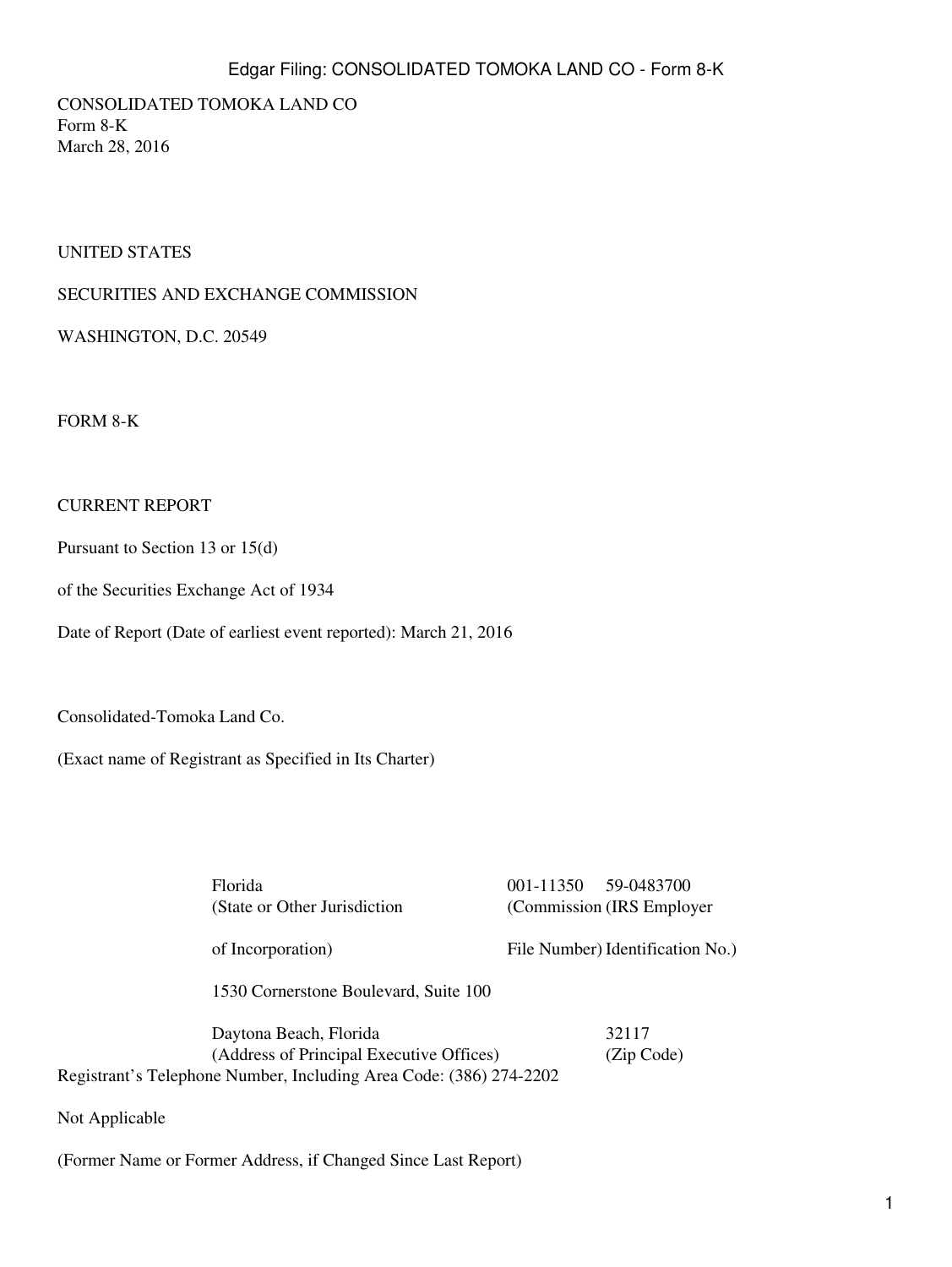Check the appropriate box below if the Form 8-K filing is intended to simultaneously satisfy the filing obligation of the registrant under any of the following provisions (see General Instructions A.2. below):

¨Written communications pursuant to Rule 425 under the Securities Act (17 CFR 230.425)

¨Soliciting material pursuant to Rule 14a-12 under the Exchange Act (17 CFR 240.14a-12)

¨Pre-commencement communications pursuant to Rule 14d-2(b) under the Exchange Act (17 CFR 240.14d-2(b))

¨Pre-commencement communications pursuant to Rule 13e-4(c) under the Exchange Act (17 CFR 240.13e-4(c))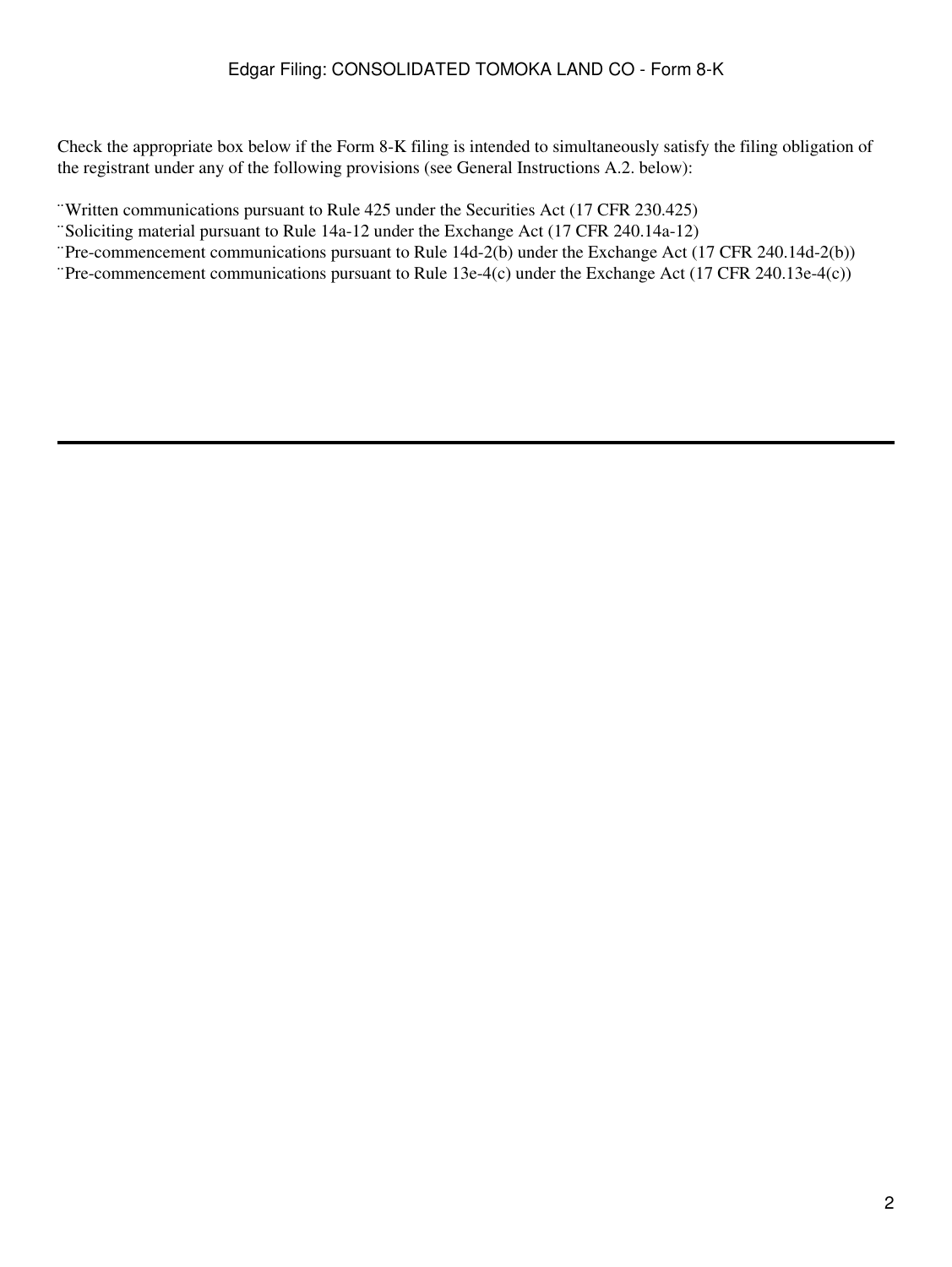# Edgar Filing: CONSOLIDATED TOMOKA LAND CO - Form 8-K

Item 1.01 Entry into a Material Definitive Agreement

On March 21, 2016, Consolidated-Tomoka Land Co., a Florida corporation (the "Company"), and its subsidiaries entered into a Consent and Amendment of the Amended and Restated Revolving Credit Agreement (the "Amendment") with Bank of Montreal, which acted as Administrative Agent for the lenders thereunder. The Amendment modifies certain terms of the Company's Amended and Restated Revolving Credit Agreement effective as of September 30, 2015, including, among other things, (i) modifying certain non-cash or non-recurring items in the calculation of adjusted EBITDA and eliminating stock repurchases from the calculation of fixed charges, both of which are part of the calculation of the fixed charge coverage ratio financial covenant, (ii) the addition of a measure for the fixed charge coverage ratio that must be met before the Company may repurchase shares of its own stock, and (iii) providing a consent of the lenders regarding the amount of the Company's stock repurchases since the third quarter of 2015. As of the date of the Amendment, the Company cannot complete any additional repurchases of its own common stock until the required fixed charge coverage ratio is achieved.

Item 9.01 Financial Statements and Exhibits.

(d) Exhibits

Exhibit

Number Description

10.1 Consent and Amendment to Amended and Restated Revolving Credit Agreement, dated as of

April 20, 2015